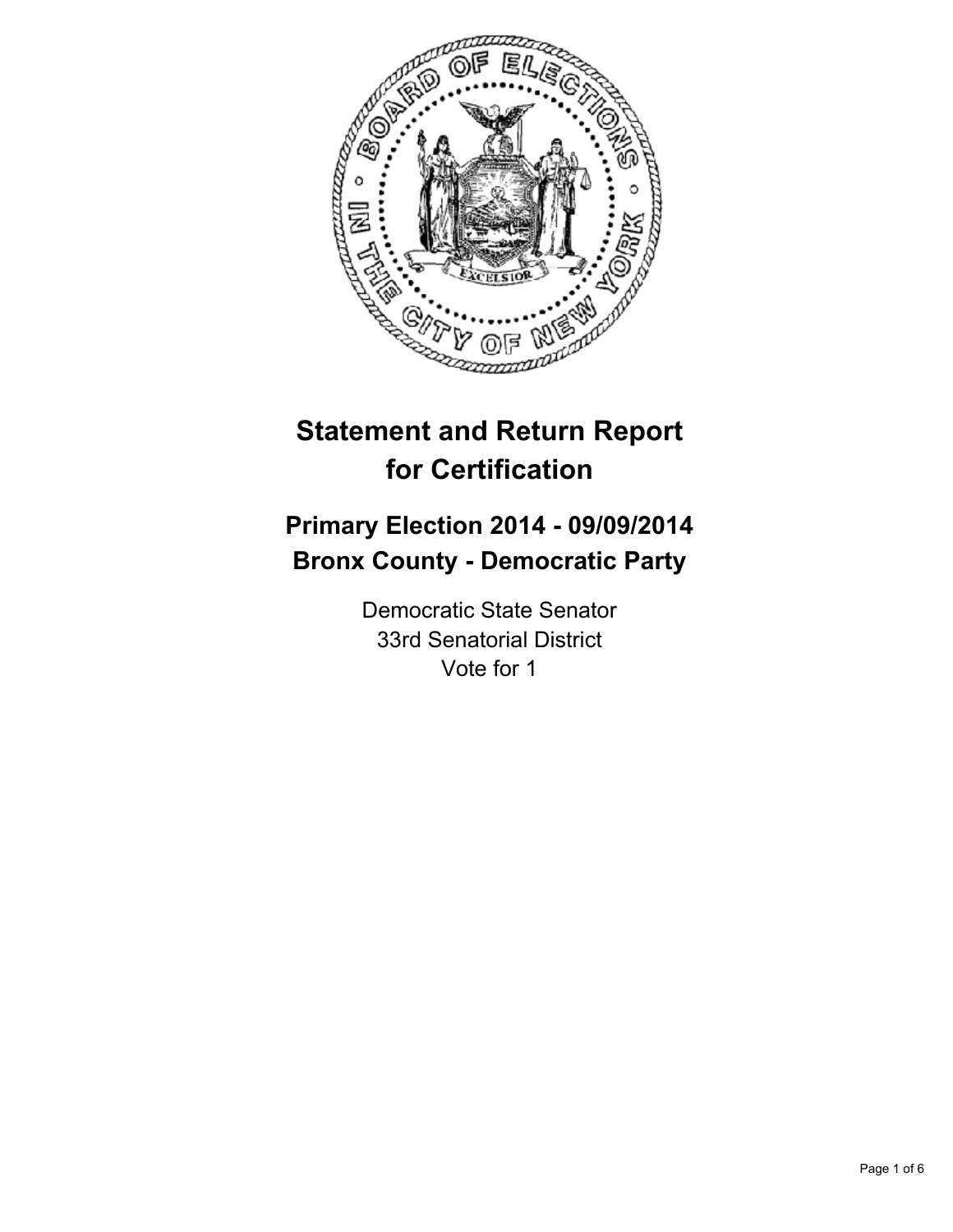

| PUBLIC COUNTER                                           | 552 |
|----------------------------------------------------------|-----|
| <b>EMERGENCY</b>                                         | 0   |
| ABSENTEE/MILITARY                                        | 21  |
| <b>FEDERAL</b>                                           | 0   |
| SPECIAL PRESIDENTIAL                                     | 0   |
| AFFIDAVIT                                                | 5   |
| <b>Total Ballots</b>                                     | 578 |
| Less - Inapplicable Federal/Special Presidential Ballots | 0   |
| <b>Total Applicable Ballots</b>                          | 578 |
| <b>J. GUSTAVO RIVERA</b>                                 | 340 |
| <b>FERNANDO CABRERA</b>                                  | 195 |
| UNATTRIBUTABLE WRITE-IN (WRITE-IN)                       | 3   |
| <b>Total Votes</b>                                       | 538 |
| Unrecorded                                               | 40  |

| <b>PUBLIC COUNTER</b>                                    | 2,515        |
|----------------------------------------------------------|--------------|
| <b>EMERGENCY</b>                                         | 0            |
| ABSENTEE/MILITARY                                        | 93           |
| <b>FEDERAL</b>                                           | 0            |
| SPECIAL PRESIDENTIAL                                     | $\mathbf{0}$ |
| <b>AFFIDAVIT</b>                                         | 33           |
| <b>Total Ballots</b>                                     | 2,641        |
| Less - Inapplicable Federal/Special Presidential Ballots | 0            |
| <b>Total Applicable Ballots</b>                          | 2,641        |
| J. GUSTAVO RIVERA                                        | 1,490        |
| <b>FERNANDO CABRERA</b>                                  | 998          |
| ADRIANO ESPAILLAT (WRITE-IN)                             | 1            |
| JOSE PADILLA JR (WRITE-IN)                               | 2            |
| JOSE PADILLA JR. (WRITE-IN)                              | 6            |
| UNATTRIBUTABLE WRITE-IN (WRITE-IN)                       | 5            |
| <b>Total Votes</b>                                       | 2,502        |
| Unrecorded                                               | 139          |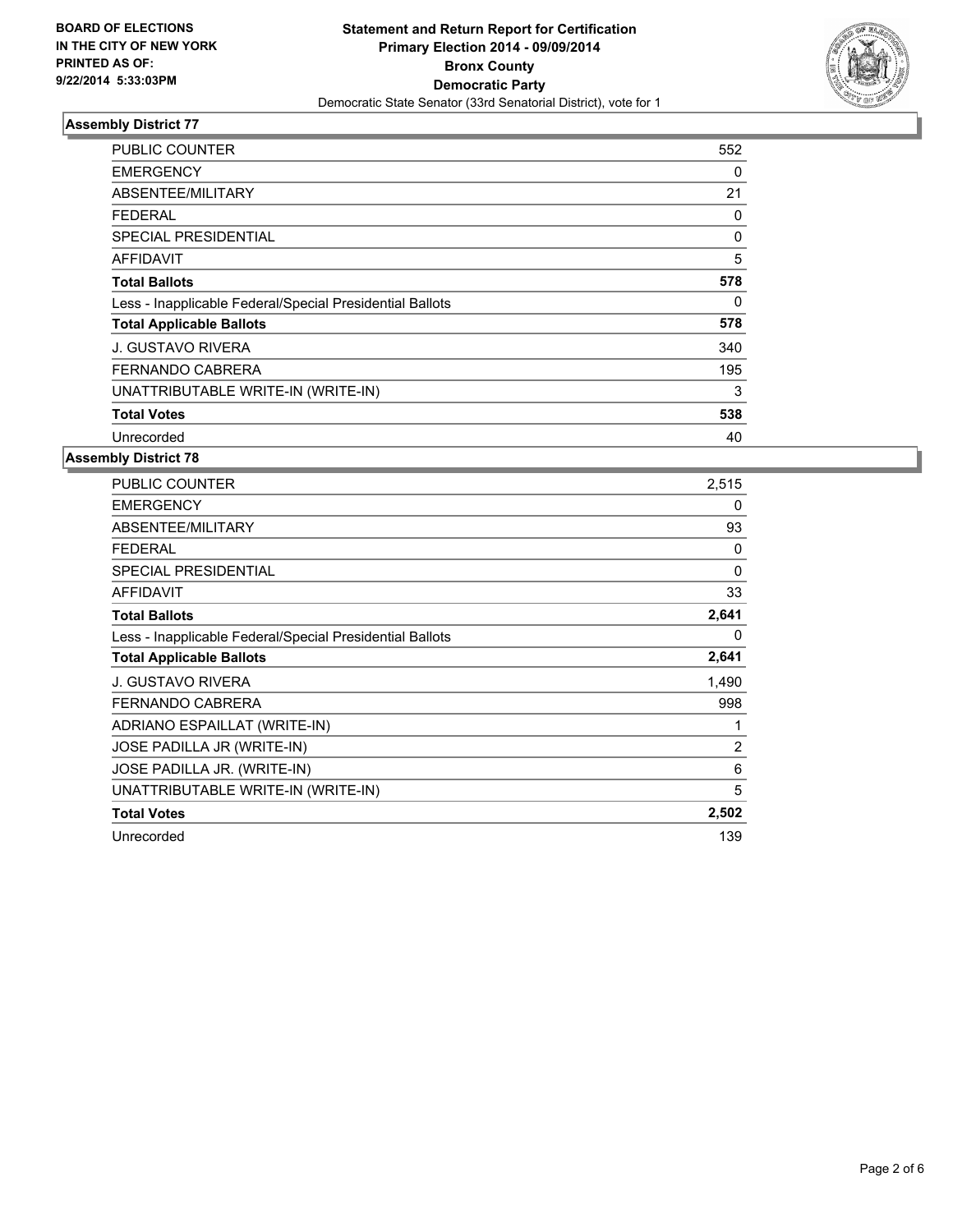

| <b>PUBLIC COUNTER</b>                                    | 1,605 |
|----------------------------------------------------------|-------|
| <b>EMERGENCY</b>                                         | 0     |
| ABSENTEE/MILITARY                                        | 63    |
| <b>FEDERAL</b>                                           | 0     |
| SPECIAL PRESIDENTIAL                                     | 0     |
| <b>AFFIDAVIT</b>                                         | 18    |
| <b>Total Ballots</b>                                     | 1,686 |
| Less - Inapplicable Federal/Special Presidential Ballots | 0     |
| <b>Total Applicable Ballots</b>                          | 1,686 |
| <b>J. GUSTAVO RIVERA</b>                                 | 1,026 |
| <b>FERNANDO CABRERA</b>                                  | 419   |
| UNATTRIBUTABLE WRITE-IN (WRITE-IN)                       | 2     |
| <b>Total Votes</b>                                       | 1,447 |
| Unrecorded                                               | 239   |

| <b>PUBLIC COUNTER</b>                                    | 111 |
|----------------------------------------------------------|-----|
| <b>EMERGENCY</b>                                         | 0   |
| ABSENTEE/MILITARY                                        | 3   |
| <b>FEDERAL</b>                                           | 0   |
| <b>SPECIAL PRESIDENTIAL</b>                              | 0   |
| <b>AFFIDAVIT</b>                                         | 3   |
| <b>Total Ballots</b>                                     | 117 |
| Less - Inapplicable Federal/Special Presidential Ballots | 0   |
| <b>Total Applicable Ballots</b>                          | 117 |
| <b>J. GUSTAVO RIVERA</b>                                 | 79  |
| FERNANDO CABRERA                                         | 26  |
| JEFFREY KLEIN (WRITE-IN)                                 | 4   |
| JUDY FERONY (WRITE-IN)                                   | 1   |
| UNATTRIBUTABLE WRITE-IN (WRITE-IN)                       | 1   |
| <b>Total Votes</b>                                       | 111 |
| Unrecorded                                               | 6   |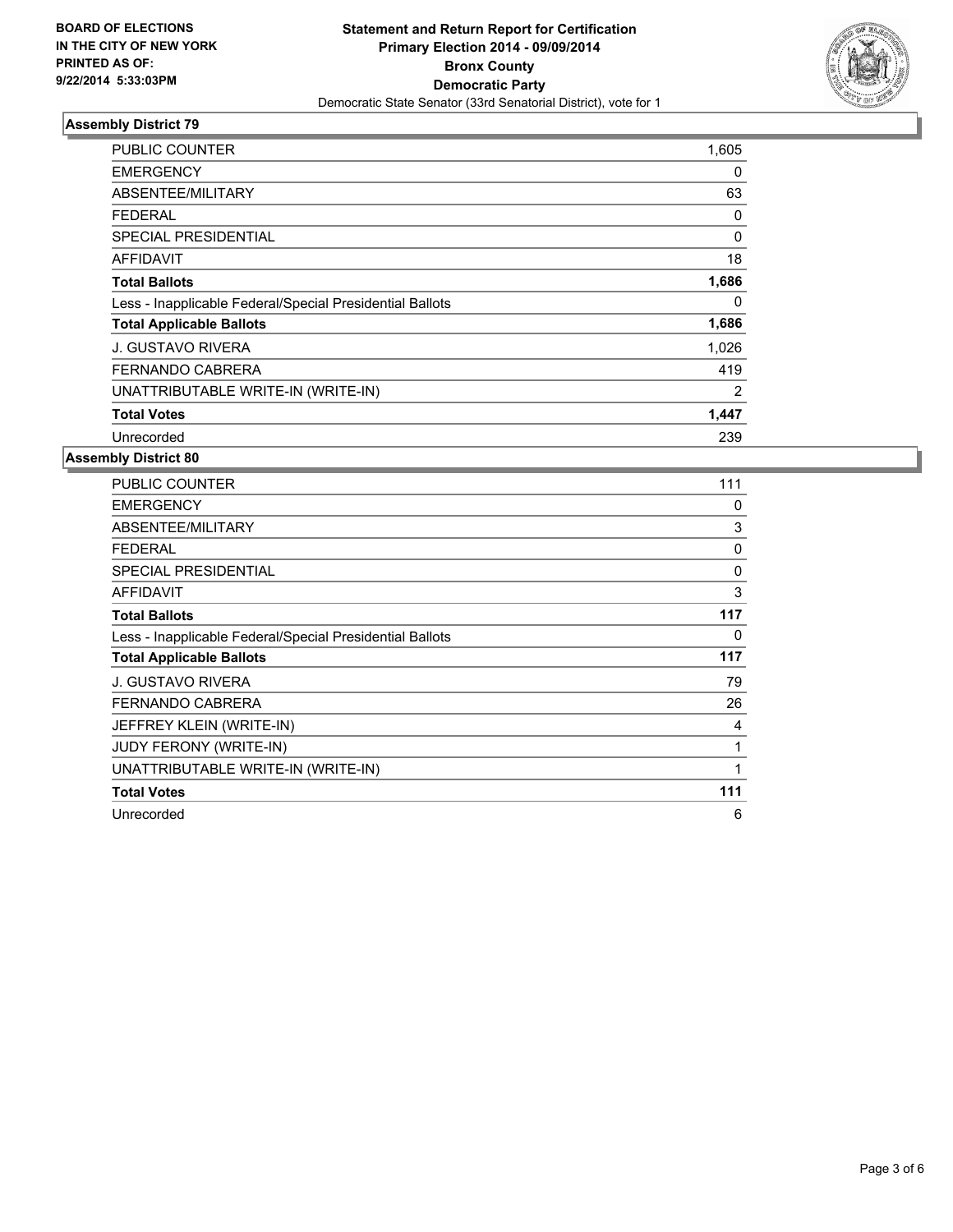

| <b>PUBLIC COUNTER</b>                                    | 939            |
|----------------------------------------------------------|----------------|
| <b>EMERGENCY</b>                                         | 0              |
| ABSENTEE/MILITARY                                        | 37             |
| <b>FEDERAL</b>                                           | 0              |
| SPECIAL PRESIDENTIAL                                     | $\mathbf{0}$   |
| <b>AFFIDAVIT</b>                                         | 14             |
| <b>Total Ballots</b>                                     | 990            |
| Less - Inapplicable Federal/Special Presidential Ballots | 0              |
| <b>Total Applicable Ballots</b>                          | 990            |
| J. GUSTAVO RIVERA                                        | 554            |
| <b>FERNANDO CABRERA</b>                                  | 380            |
| ADRIAN RODZ (WRITE-IN)                                   | 1              |
| ADRIANO ESPAILLAT (WRITE-IN)                             | 5              |
| ADRIANO ESPALLIAT (WRITE-IN)                             | 1              |
| FERNANDO LINARES (WRITE-IN)                              | 1              |
| JEFF KLEIN (WRITE-IN)                                    | 1              |
| JEFFREY D.KLEIN (WRITE-IN)                               | $\overline{2}$ |
| OLIVER KOPPELL (WRITE-IN)                                | 3              |
| UNATTRIBUTABLE WRITE-IN (WRITE-IN)                       | 3              |
| <b>Total Votes</b>                                       | 951            |
| Unrecorded                                               | 39             |

| <b>PUBLIC COUNTER</b>                                    | 3,669        |
|----------------------------------------------------------|--------------|
| <b>EMERGENCY</b>                                         | 0            |
| ABSENTEE/MILITARY                                        | 112          |
| <b>FEDERAL</b>                                           | 0            |
| <b>SPECIAL PRESIDENTIAL</b>                              | $\mathbf{0}$ |
| <b>AFFIDAVIT</b>                                         | 39           |
| <b>Total Ballots</b>                                     | 3,820        |
| Less - Inapplicable Federal/Special Presidential Ballots | 0            |
| <b>Total Applicable Ballots</b>                          | 3,820        |
| J. GUSTAVO RIVERA                                        | 1,859        |
| <b>FERNANDO CABRERA</b>                                  | 1,704        |
| ADOLFO CARRION (WRITE-IN)                                | 1            |
| ADRIANO ESPAILLAT (WRITE-IN)                             | 3            |
| UNATTRIBUTABLE WRITE-IN (WRITE-IN)                       | 14           |
| <b>Total Votes</b>                                       | 3,581        |
| Unrecorded                                               | 239          |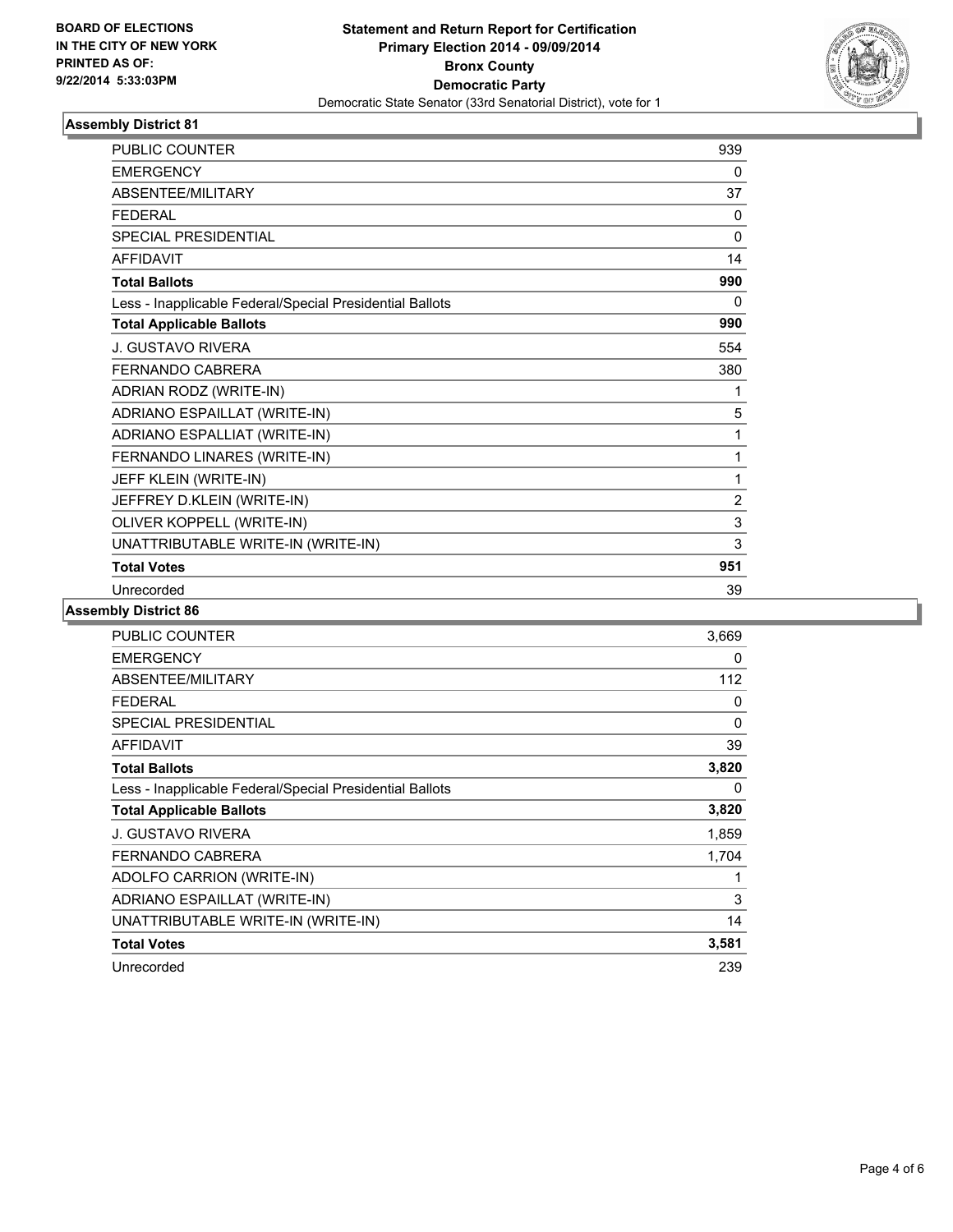

| PUBLIC COUNTER                                           | 251 |
|----------------------------------------------------------|-----|
| <b>EMERGENCY</b>                                         | 0   |
| ABSENTEE/MILITARY                                        | 5   |
| FEDERAL                                                  | 0   |
| <b>SPECIAL PRESIDENTIAL</b>                              | 0   |
| <b>AFFIDAVIT</b>                                         | 1   |
| <b>Total Ballots</b>                                     | 257 |
| Less - Inapplicable Federal/Special Presidential Ballots | 0   |
| <b>Total Applicable Ballots</b>                          | 257 |
| J. GUSTAVO RIVERA                                        | 168 |
| FERNANDO CABRERA                                         | 63  |
| JEFFERY D. KLEIN (WRITE-IN)                              |     |
| MYLES MILLER (WRITE-IN)                                  | 1   |
| <b>Total Votes</b>                                       | 233 |
| Unrecorded                                               | 24  |